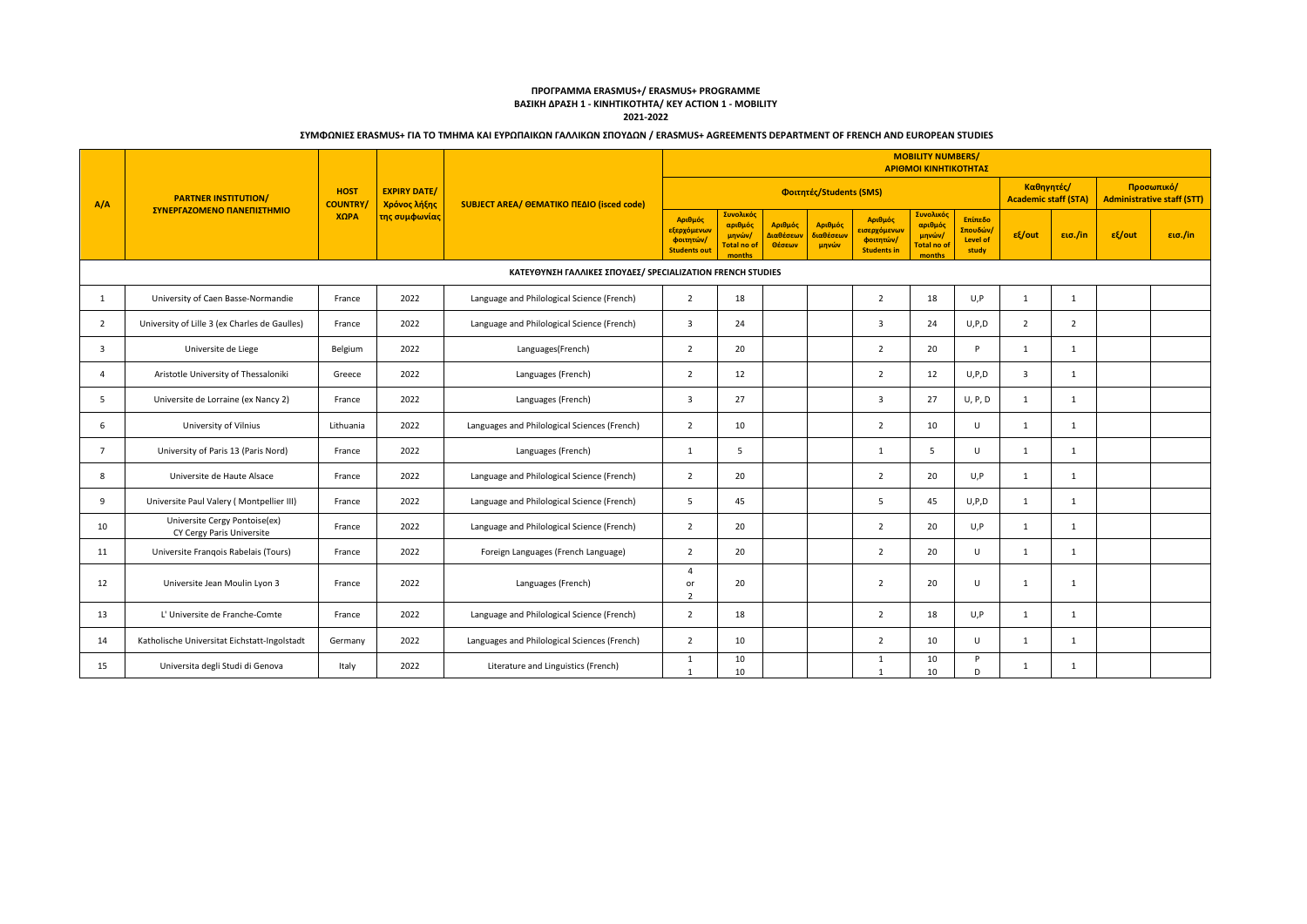### **ΠΡΟΓΡΑΜΜΑ ERASMUS+/ ERASMUS+ PROGRAMME ΒΑΣΙΚΗ ΔΡΑΣΗ 1 - ΚΙΝΗΤΙΚΟΤΗΤΑ/ KEY ACTION 1 - MOBILITY 2021-2022**

|     |                                                                  |                               |                                     |                                                          | <b>MOBILITY NUMBERS/</b><br>ΑΡΙΘΜΟΙ ΚΙΝΗΤΙΚΟΤΗΤΑΣ          |                                                                       |                                |                               |                                                                         |                                                                |                                                 |                                           |                |                                                 |         |
|-----|------------------------------------------------------------------|-------------------------------|-------------------------------------|----------------------------------------------------------|------------------------------------------------------------|-----------------------------------------------------------------------|--------------------------------|-------------------------------|-------------------------------------------------------------------------|----------------------------------------------------------------|-------------------------------------------------|-------------------------------------------|----------------|-------------------------------------------------|---------|
| A/A | <b>PARTNER INSTITUTION/</b>                                      | <b>HOST</b><br><b>COUNTRY</b> | <b>EXPIRY DATE/</b><br>Χρόνος λήξης | SUBJECT AREA/ ΘΕΜΑΤΙΚΟ ΠΕΔΙΟ (isced code)                | Φοιτητές/Students (SMS)                                    |                                                                       |                                |                               |                                                                         |                                                                |                                                 | Καθηγητές/<br><b>Academic staff (STA)</b> |                | Προσωπικό/<br><b>Administrative staff (STT)</b> |         |
|     | ΣΥΝΕΡΓΑΖΟΜΕΝΟ ΠΑΝΕΠΙΣΤΗΜΙΟ                                       | ΧΩРА                          | της συμφωνίας                       |                                                          | Αριθμός<br>εξερχόμενων<br>φοιτητών/<br><b>Students out</b> | <b>Συνολικός</b><br>αριθμός<br>μηνών/<br><b>Total no of</b><br>months | Αριθμός<br>Διαθέσεων<br>Θέσεων | Αριθμός<br>διαθέσεων<br>μηνών | Αριθμός<br><mark>εισερχόμενων</mark><br>φοιτητών/<br><b>Students in</b> | Συνολικός<br>αριθμός<br>μηνών/<br><b>Total no of</b><br>months | Επίπεδο<br>Σπουδών/<br><b>Level of</b><br>study | εξ/out                                    | εισ./in        | $ε$ {/out                                       | εισ./in |
| 16  | UNIVERSITE DE PARIS-SORBONNE (PARIS IV)                          | France                        | 2022                                | Languages (French)                                       | 1<br>$\mathbf{1}$                                          | 10<br>10                                                              |                                |                               | 1<br>$\mathbf{1}$                                                       | 10<br>10                                                       | U<br>P, D                                       | 1                                         | 1              |                                                 |         |
| 17  | Universite de Poitiers                                           | France                        | 2022                                | Languages (French)                                       | $\overline{2}$                                             | 20                                                                    |                                |                               | $\overline{2}$                                                          | 20                                                             | U, P                                            | $\mathbf{1}$                              | 1              |                                                 |         |
| 18  | Universite Sorbonne Nouvelle-Paris 3                             | France                        | 2022                                | Languages (French)                                       | $\overline{2}$                                             | 18                                                                    | $\mathbf{1}$                   | -9                            | 2                                                                       | 18                                                             | U, P, D                                         | $\mathbf{1}$                              | $\mathbf{1}$   |                                                 |         |
| 19  | <b>IONIO UNIVERSITY</b>                                          | Greece                        | 2022                                | Languages (French)                                       | $\overline{2}$                                             | 20                                                                    |                                |                               | $\overline{2}$                                                          | 20                                                             | U, P                                            | 1                                         | 1              |                                                 |         |
| 20  | <b>Universitat Augsburg</b>                                      | Germany                       | 2022                                | Languages and Philological Sciences (French language)    | $\overline{2}$                                             | 10                                                                    |                                |                               | $\overline{2}$                                                          | 10                                                             | U, P                                            | 1                                         | 1              |                                                 |         |
| 21  | Galatasaray University                                           | Turkey                        | 2022                                | Languanges (French and Modern Languages)                 | $\overline{2}$                                             | 12                                                                    |                                |                               |                                                                         |                                                                | U, P, D                                         | $\mathbf{1}$                              | $\mathbf{1}$   |                                                 |         |
|     |                                                                  |                               |                                     |                                                          |                                                            |                                                                       |                                |                               | $\overline{2}$                                                          | 12                                                             | U                                               |                                           |                |                                                 |         |
| 22  | Catholic University of Lyon                                      | France                        | 2022                                | Languages (French/translation)                           | $\mathbf{1}$                                               | 5                                                                     |                                |                               | 1                                                                       | 5                                                              | U.P                                             | 1                                         | 1              |                                                 |         |
| 23  | Universite de Liege                                              | Belgium                       | 2022                                | Languages (Translation)                                  | $\overline{2}$                                             | 20                                                                    |                                |                               | $\Delta$                                                                | 20                                                             | U                                               | $\mathbf{1}$                              | $\mathbf{1}$   |                                                 |         |
| 24  | Universite Grenoble Alpes (ex Universite<br>Stendahl Grenoble 3) | France                        | 2022                                | Languages (French)                                       | $\overline{2}$                                             | 10                                                                    |                                |                               | $\overline{2}$                                                          | 10                                                             | U, P                                            | 1                                         | $\overline{1}$ |                                                 |         |
| 25  | <b>Hellenic Open University</b>                                  | Greece                        | 2022                                | Languages (French)                                       |                                                            |                                                                       |                                |                               |                                                                         |                                                                |                                                 | 1                                         | $\mathbf{1}$   |                                                 |         |
| 26  | Université d'Artois                                              | France                        | 2022                                | Languages (French)                                       | $\overline{2}$                                             | 10                                                                    |                                |                               | $\overline{2}$                                                          | 10                                                             | P                                               | 1                                         | $\mathbf{1}$   |                                                 |         |
| 27  | 1 Decembrie 1918 University of Alba Iulia                        | Romania                       | 2022                                | Languages (French)/<br>Literature and Linguistics        | $\overline{3}$                                             | 15                                                                    |                                |                               | $\overline{3}$                                                          | 15                                                             | U, P                                            | $\overline{2}$                            | $\overline{2}$ |                                                 |         |
| 28  | Universita Degli Studi di Perugia                                | Italy                         | 2022                                | Philosophy and ethics/<br>Sociology and cultural studies | $\mathbf{1}$                                               | 5                                                                     |                                |                               | 1                                                                       | 5                                                              | U, P, D                                         | 1                                         | $\mathbf{1}$   |                                                 |         |
| 29  | Universidad Autonoma de Madrid                                   | Spain                         | 2022                                | Languages                                                |                                                            |                                                                       |                                |                               |                                                                         |                                                                |                                                 | 1                                         | $\overline{1}$ |                                                 |         |
| 30  | Universite du Maine<br>(Department of Didactics)                 | France                        | 2022                                | Languages (French)                                       | $\overline{2}$                                             | 10                                                                    |                                |                               | $\overline{2}$                                                          | 10                                                             | U, P                                            | $\mathbf{1}$                              | $\mathbf{1}$   |                                                 |         |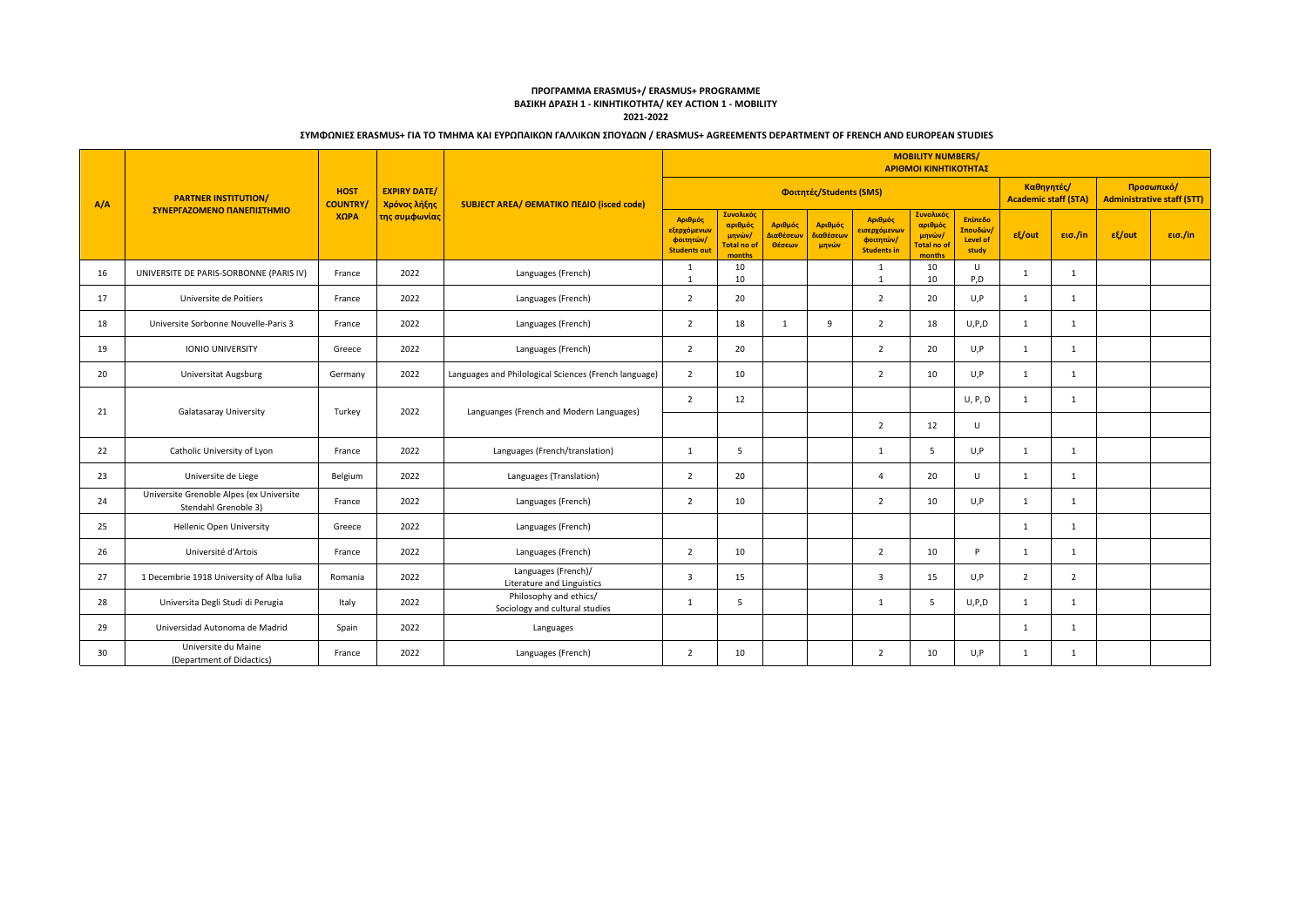### **ΠΡΟΓΡΑΜΜΑ ERASMUS+/ ERASMUS+ PROGRAMME ΒΑΣΙΚΗ ΔΡΑΣΗ 1 - ΚΙΝΗΤΙΚΟΤΗΤΑ/ KEY ACTION 1 - MOBILITY 2021-2022**

|                |                                                                 |                               |                                     |                                                                               | <b>MOBILITY NUMBERS/</b><br>ΑΡΙΘΜΟΙ ΚΙΝΗΤΙΚΟΤΗΤΑΣ                    |                                                               |                                |                               |                                                            |                                                                |                                                 |                                                 |                |              |         |
|----------------|-----------------------------------------------------------------|-------------------------------|-------------------------------------|-------------------------------------------------------------------------------|----------------------------------------------------------------------|---------------------------------------------------------------|--------------------------------|-------------------------------|------------------------------------------------------------|----------------------------------------------------------------|-------------------------------------------------|-------------------------------------------------|----------------|--------------|---------|
| A/A            | <b>PARTNER INSTITUTION/</b>                                     | <b>HOST</b><br><b>COUNTRY</b> | <b>EXPIRY DATE/</b><br>Χρόνος λήξης | SUBJECT AREA/ OEMATIKO NEAIO (isced code)                                     | Καθηγητές/<br>Φοιτητές/Students (SMS)<br><b>Academic staff (STA)</b> |                                                               |                                |                               |                                                            |                                                                |                                                 | Προσωπικό/<br><b>Administrative staff (STT)</b> |                |              |         |
|                | ΣΥΝΕΡΓΑΖΟΜΕΝΟ ΠΑΝΕΠΙΣΤΗΜΙΟ                                      | ΧΩРА                          | της συμφωνίας                       |                                                                               | Αριθμός<br>εξερχόμενων<br>φοιτητών/<br><b>Students out</b>           | <b>Συνολικός</b><br>αριθμός<br>μηνών/<br>otal no of<br>months | Αριθμός<br>Διαθέσεων<br>Θέσεων | Αριθμός<br>διαθέσεων<br>μηνών | Αριθμός<br>εισερχόμενων<br>φοιτητών/<br><b>Students in</b> | Συνολικός<br>αριθμός<br>μηνών/<br><b>Total no of</b><br>months | Επίπεδο<br>Σπουδών)<br><b>Level of</b><br>study | $\epsilon$ /out                                 | εισ./in        | $ε$ {/out    | εισ./in |
| 31             | Universite du Maine<br>(Department of Letters)                  | France                        | 2022                                | Literature and Linguistics                                                    | $\overline{2}$                                                       | 10                                                            |                                |                               | $\overline{2}$                                             | 10                                                             | U, P                                            | 1                                               | 1              |              |         |
| 32             | Universite du Maine<br>(Universite Le Mans)                     | France                        | 2022                                | Languages (French)                                                            | 2                                                                    | 10                                                            |                                |                               | 2                                                          | 10                                                             | U, P                                            | 1                                               | $\mathbf{1}$   |              |         |
| 33             | University of Rennes 2                                          | France                        | 2022                                | Sociology and Culture Studies /<br>Journalism and information (communication) | $\overline{2}$                                                       | 18                                                            |                                |                               | 2                                                          | 18                                                             | P,D                                             | 1                                               | $\mathbf{1}$   |              |         |
| 34             | Institut Catholique de Toulouse                                 | France                        | 2022                                | Languages (French)                                                            | $\overline{2}$                                                       | 10                                                            |                                |                               | $\overline{2}$                                             | 10                                                             | U, P                                            | 1                                               | $\mathbf{1}$   |              |         |
| 35             | University of Clermont Auvergne                                 | France                        | 2022                                | Languages (French)                                                            | 4                                                                    | 20                                                            |                                |                               | $\overline{a}$                                             | 20                                                             | U, P, D                                         | 1                                               | $\overline{1}$ |              |         |
| 36             | National and Kapodistrian University of Athens                  | Greece                        | 2022                                | Languages (French)                                                            | $\overline{2}$                                                       | 10                                                            |                                |                               | $\overline{2}$                                             | 10                                                             | U, P                                            | 1                                               | $\mathbf{1}$   |              |         |
| 37             | Hellenic Air Force Academy                                      | Greece                        | 2022                                | Languages (French)                                                            |                                                                      |                                                               |                                |                               |                                                            |                                                                |                                                 | 2                                               | $\overline{2}$ | $\mathbf{1}$ | 1       |
| 38             | University of Latvia                                            | Latvia                        | 2022                                | Languages (French)                                                            | $\overline{2}$                                                       | 10                                                            |                                |                               | $\overline{2}$                                             | 10                                                             | U, P                                            | 1                                               | 1              |              |         |
| 39             | Universite de Caen Normandie                                    | France                        | 2022                                | Languages (French)                                                            | 1                                                                    | -9                                                            |                                |                               | 1                                                          | 9                                                              | U                                               | 1                                               | $\mathbf{1}$   |              |         |
| 40             | Universite de Mons                                              | Belgium                       | 2022                                | Languages (French)                                                            | 2                                                                    | 10                                                            |                                |                               | $\overline{2}$                                             | 10                                                             | U                                               | 1                                               | $\mathbf{1}$   |              |         |
| 41             | University of the Basque Country                                | Spain                         | 2022                                | Languages (French)                                                            |                                                                      |                                                               |                                |                               |                                                            |                                                                |                                                 | 2                                               | $\overline{2}$ |              |         |
|                | ΚΑΤΕΥΘΥΝΣΗ ΕΥΡΩΠΑΪΚΕΣ ΣΠΟΥΔΕΣ / SPECIALIZATION EUROPEAN STUDIES |                               |                                     |                                                                               |                                                                      |                                                               |                                |                               |                                                            |                                                                |                                                 |                                                 |                |              |         |
| -1             | Katholische Universitat Eichstatt - Ingolstadt                  | Germany                       | 2022                                | European Studies (Political sciences and civics)                              | 2                                                                    | 10                                                            |                                |                               | $\overline{2}$                                             | 10                                                             | $\cup$                                          | 1                                               | $\mathbf{1}$   |              |         |
| $\overline{2}$ | Universitat Osnabruck                                           | Germany                       | 2022                                | Languages and Philological Sciences (French language)                         | $\overline{\mathbf{3}}$<br>$\overline{2}$                            | 15<br>10                                                      |                                |                               | 3<br>$\overline{2}$                                        | 15<br>10                                                       | U<br>P, D                                       | 1                                               | $\mathbf{1}$   |              |         |
| $\mathbf{3}$   | Universite de Liege                                             | Belgium                       | 2022                                | Languages (French)                                                            | 4                                                                    | 20                                                            |                                |                               | 4                                                          | 20                                                             | U,P                                             | $\mathbf{1}$                                    | $\mathbf{1}$   |              |         |